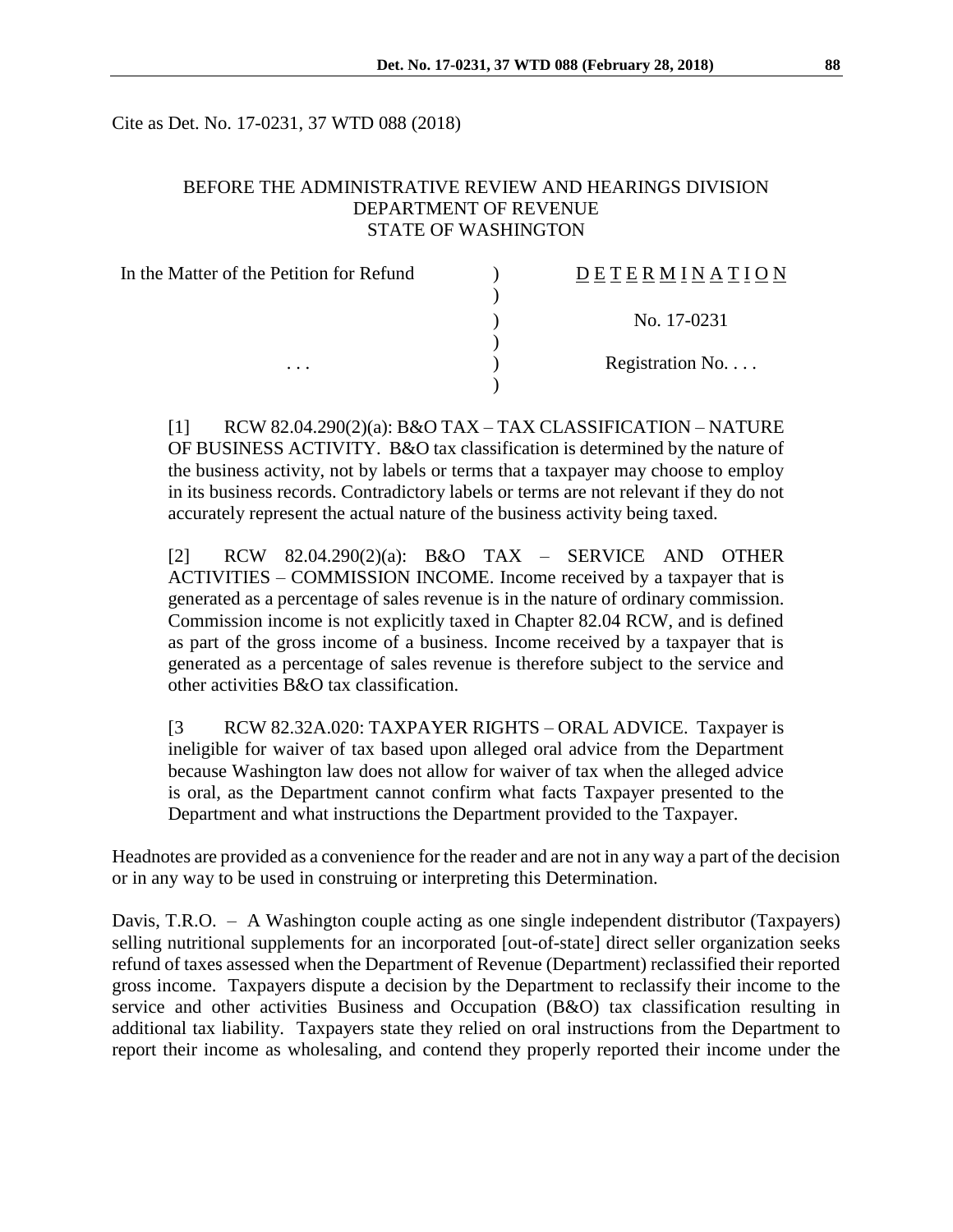retailing, wholesaling, and royalties B&O tax classifications throughout the review period. We deny the petition. $<sup>1</sup>$ </sup>

## ISSUES

- 1. Is Taxpayers' income properly taxable under the service and other activities B&O tax classification according to RCW  $82.04.290(2)(a)$ ?
- 2. Are Taxpayers entitled to a waiver of tax under RCW 82.32A.020, where Taxpayers allege that a Department representative orally instructed Taxpayers to report their income under the wholesaling B&O tax classification, and issued Taxpayers a reseller permit?

# FINDINGS OF FACT

. . . (Taxpayers) are a married Washington couple serving jointly as an independent distributor for . . . (the Business), [an out-of-state] nutritional supplement manufacturer using a multi-level marketing operating model to sell consumer nutritional supplement products. The Business operates as a Direct Seller Organization (DSO) under Washington law and has entered into a DSO tax collection agreement with the Department.

Distributors whose gross income from the Business equals or exceeds an amount eligible for the maximum small business B&O tax credit for the service and other activities B&O tax classification threshold must register and file taxes with the Department on their gross income.<sup>2</sup> Under the Agreement, the Business is required to submit a list to the Department annually containing the names of all distributors whose prior year income met this threshold amount.

Taxpayers' annual income from the Business exceeded the threshold amount during the entire relevant time period and they were required to independently register and file to report their income. Taxpayers registered as required and have filed quarterly combined excise tax returns. Taxpayers' names are also included in the Business's annual threshold lists.

As an independent distributor, Taxpayers receive payments from the Business based, generally, on the volume of sales generated by them and other sellers in their network, according to the operating model rules developed by the Business. Taxpayers receive a monthly paystub from the Business that categorizes payments with four labels: (1) "Retail Commission"; (2) "Wholesale Profit"; (3) "Royalty Override"; and (4) "Bonus Level Royalty Override." According to the Business's publicly-available handbook of rules and regulations (Handbook)<sup>3</sup> and Taxpayers' representations, the business activity associated with each of these four labels is as follows:

(1) "Retail Commission" – This category of income is not specifically defined by the Business; Taxpayers represented that "Retail Commission" refers to payments from the Business to a distributor such as Taxpayers of "a commission of 40%," or other percentage, of the sale price of products purchased through the distributor's Business website by customers.

 $\overline{a}$ 

<sup>&</sup>lt;sup>1</sup> Identifying details regarding the taxpayer and the assessment have been redacted pursuant to RCW 82.32.410.

<sup>2</sup> Throughout the relevant time period, this threshold was \$28,000 per year based on a tax rate of 0.015.

<sup>&</sup>lt;sup>3</sup> The Handbook, entitled "...," is available at ... (Aug. 10, 2016) (last visited September 6, 2017).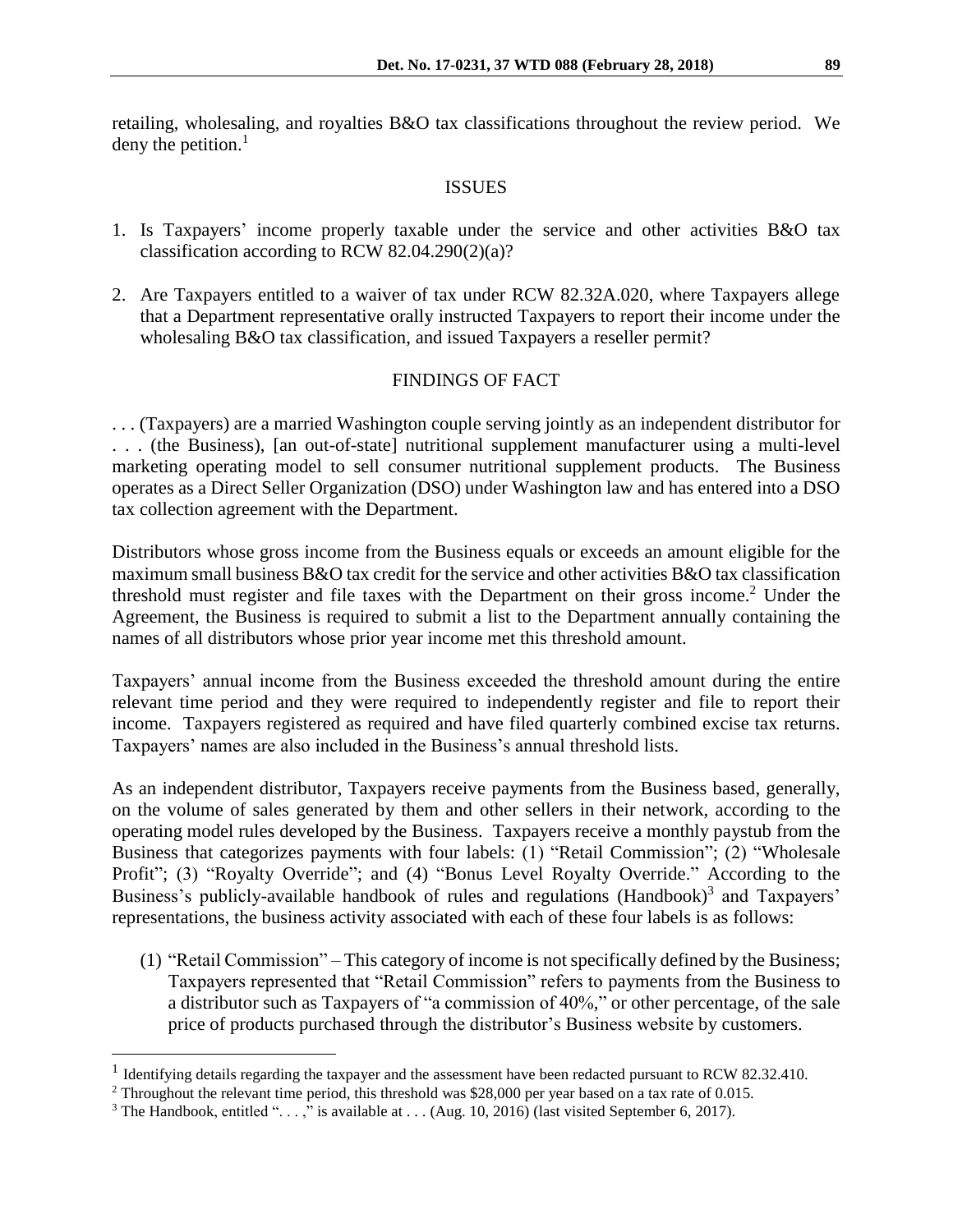- (2) "Wholesale Profit" This category of income is defined by the Business and described by Taxpayers as a payment from the Business to a distributor such as Taxpayers of a percentage of the sale price of products purchased from the Business by others in the distributor's down-line network. The percentage paid is the difference between the up-line distributor's and down-line buyer's "purchase discount" rates. *See* Handbook § I. at 6; *Id.* § II. at 7.
- (3) "Royalty Override" and "Bonus Level Royalty Override" This category of income is defined by the Business and described by Taxpayers as a payment from the Business to certain distributors with more developed down-line networks of a percentage of some levels of this down-line network's total product sales volume. *See* Handbook § I. at 5, 6; *Id.* § II. at 7, 10.

During the relevant time period, Taxpayers completed their quarterly combined excise tax returns by reporting income in the three B&O tax classifications most closely matching their paystub labels. Thus, Taxpayers reported "Retail Commission" under the retailing B&O tax classification, "Wholesale Profit" under the wholesaling B&O tax classification, and "Royalty Override" and "Bonus Level Royalty Override" under the royalties B&O tax classification.

In 2016, the Department's Taxpayer Account Administration [Division] (TAA) reviewed the Business's annual threshold reporting list. During the review, TAA discovered that Taxpayers were reporting income under the retailing, wholesaling, and royalty B&O tax classifications and determined that this income should instead have been reported under the service and other activities B&O tax classification. TAA contacted Taxpayers on May 9, 2016, to notify them of the discovery, and began a separate review of Taxpayers' reporting for the period of April 1, 2013, through March 31, 2016 (Review Period).

On May 24, 2016, as a result of TAA's review, the Department recalculated Taxpayers' tax liability and issued a tax assessment against Taxpayers for \$..., which included tax liability of \$ ..., interest, and a five-percent assessment penalty. Taxpayers subsequently sought review of the full amount of the tax assessment. Taxpayers have paid the full amount of the tax assessment, and are, therefore, requesting a full refund.

On review, Taxpayers represented that when they first set up their business and registered with the Department, they spoke to a Department representative who told them they should report their income under the wholesaling B&O tax classification, and processed Taxpayers' application for a reseller permit, which was later issued under Reseller Permit No. . . . .

# ANALYSIS

Washington imposes a B&O tax "for the act or privilege of engaging in business" in this state. RCW 82.04.220. The B&O tax is "extensive and is intended to impose . . . tax upon virtually all business activities carried on in the State." *Analytical Methods, Inc. v. Dep't of Revenue*, 84 Wn. App. 236, 241, 928 P.2d 1123 (1996) (quoting *Palmer v. Dep't of Revenue*, 82 Wn. App. 367, 371, 917 P.2d 1120 (1996)). "Business" is defined broadly to include "all activities engaged in with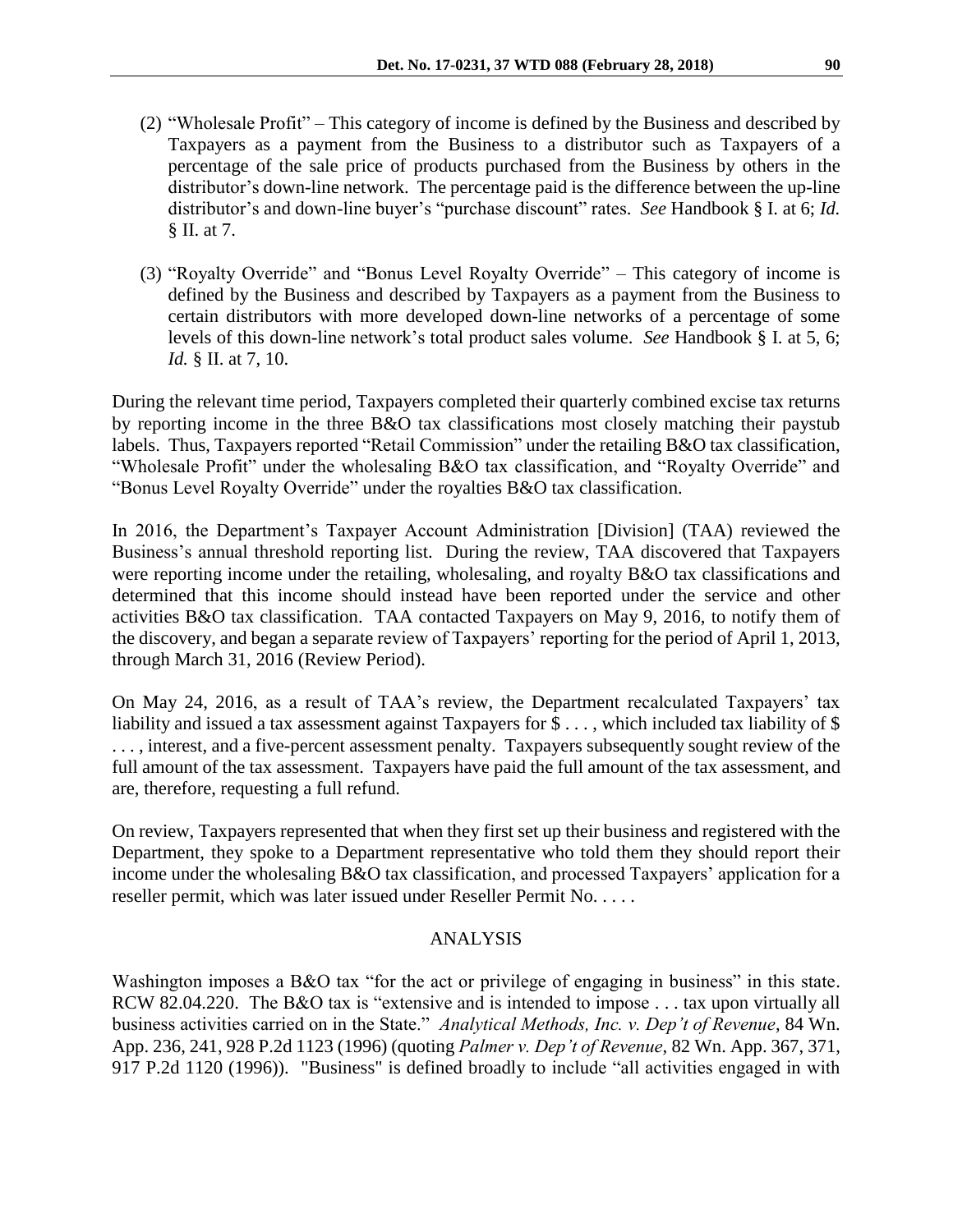the object of gain, benefit, or advantage to the taxpayer or to another person or class, directly or indirectly." RCW 82.04.140; Det. No. 01-188, 21 WTD 289 (2002).

Depending on the nature of the business activity being conducted, the tax is levied upon the "value of products, gross proceeds of sales, or gross income of the business, as the case may be." RCW 82.04.220. The B&O tax rate varies based on the type of business activity the taxpayer engages in, and the statute provides numerous specific classifications of activities. *See generally* Chapter 82.04 RCW. Thus, the proper B&O tax classification is determined by the nature of the business activity, and not by any labels or terms that a taxpayer may choose to employ in its business records. If a taxpayer is engaged in a business activity "other than or in addition to an activity taxed explicitly" and listed under Chapter 82.04 RCW that activity is taxed under the service and other activities B&O tax classification at a rate of 1.5 percent of the gross income of the business. RCW 82.04.290(2); *see also* WAC 458-20-224; Det. No. 16-0045, 35 WTD 520 (2016). "Gross income of the business" means:

[T]he value proceeding or accruing by reason of the transaction of the business engaged in and includes . . . compensation for the rendition of services, . . . commissions, . . . all without any deduction on account of . . . any other expense whatsoever paid or accrued . . . .

RCW 82.04.080(1). The service and other activities B&O tax classification is a "catch-all" provision of the B&O tax code, and includes certain . . . defined . . . services, but also includes all other business activity not specifically listed in other parts of Chapter 82.04 RCW. *See* RCW 82.04.290(2); WAC 458-20-224[; *Steven Klein, Inc. v. Dep't of Revenue*, 183 Wn.2d 889, 897, 357 P.3d 59 (2015)]. Therefore, it is not necessary for business activity to be in the nature of a "service" to fall within the service and other activities B&O tax classification.

Here, based on the limited information in the record, Taxpayers' income, regardless of how it was labeled on the paystubs, appears to be generated as a percentage of sales revenue, which is in the nature of ordinary commission. Ordinary commission income, although based on sales activity, is taxed under the "catch-all" service and other activity B&O classification pursuant to RCW 82.04.290(2)(a). *See* Det. No. 02-0213, 23 WTD 32 (2004); Det. 89-286, 8 WTD 7 (1989). This is consistent with RCW 82.04.080(1), which includes "commissions" in the definition of "gross income of the business," which is the measure for service and other activities B&O tax. Therefore, we conclude that Taxpayers' income is subject to the service and other activities B&O tax classification.<sup>4</sup>

Taxpayers, however, argue that various portions of their income are properly classified under the retailing, wholesaling, and royalties B&O tax classifications. We address each of these classifications herein.

 $\overline{a}$ 

<sup>4</sup> Taxpayers' direct seller representative relationship with the Business and the Business's collection agreement with the Department do not change Taxpayers' duty to directly report their own commissions to the Department under the service and other activities B&O tax classification, as the collection agreement indicates that representatives above a certain earning threshold, which Taxpayers here met, must report their own commissions directly to the Department.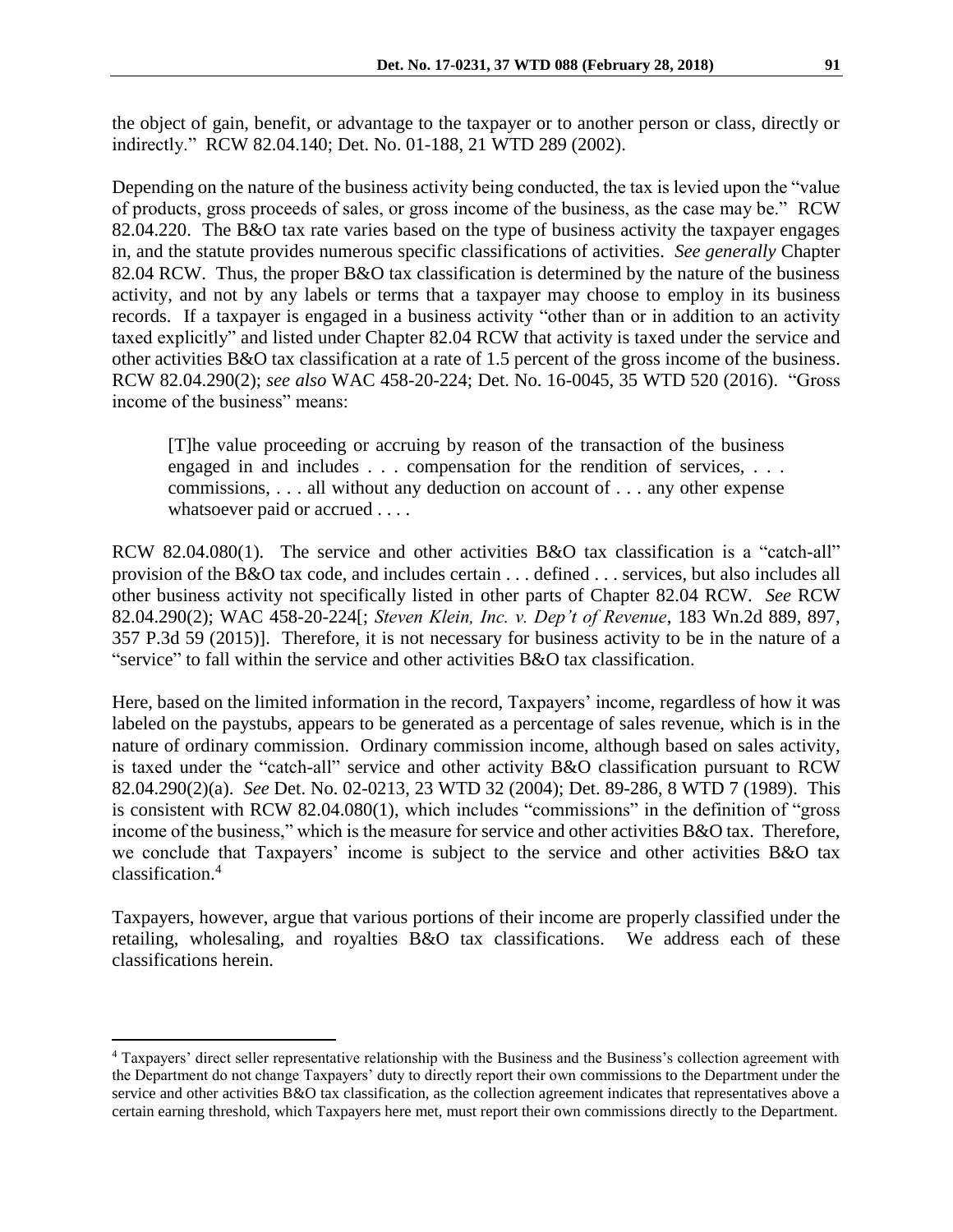### 1. Retailing B&O Tax

Taxpayers argue that the amounts labeled "Retail Commission" on their paystubs should be classified under the retailing B&O tax classification. RCW 82.04.250 states that retailing B&O tax is imposed "[u]pon every person engaging within this state in the business of making sales at retail." RCW 82.04.050, in turn, defines "sale at retail" to generally mean the sale of tangible personal property and retail services (not for resale) regardless of the nature of their business.

Here, the record is limited as to the nature of "Retail Commission." There is no specific definition provided in the Handbook to describe the source of the income assigned that paystub label. However, Taxpayers variously argued that they are "paid **commissions** and royalties on orders from customers and distributors" and that when a customer goes onto their website and orders products, Taxpayers "receive a **commission** of 40%" from the Business. (Emphasis added).

Although there is little information in the record to clearly identify the source of this income, we conclude that Taxpayers have not offered evidence that this income is anything other than what it appears to be – commission income. Receiving commission on a sale, which is subject to service and other activities B&O tax, is a distinct activity from actually making "sales at retail." Based on the information in the record, the income labeled "Retailing Commission" is not derived from anything included in the definition of "sale at retail" under RCW 82.04.050, and, therefore, cannot be subject to retailing B&O tax under RCW 82.04.250.

## 2. Wholesaling B&O Tax

Taxpayers next argue that the amounts labeled "Wholesale Profit" on their paystubs should be classified under the wholesaling B&O tax classification. RCW 82.04.270 states that wholesaling B&O tax is imposed "[u]pon every person engaging within this state in the business of making sales at wholesale." RCW 82.04.060, in turn, defines "sale at wholesale" generally as any sale, other than a sale at retail, of tangible personal property.

Here, the Handbook defines "Wholesale Profit" as the "profit" earned by all distributors, including Taxpayers, "from the Down-line sale" of products from the Business to other lower distributors within the first distributor's "organization." *See* Handbook § I. at 6; *Id.* § II. at 7. Taxpayers further represented the business activity from which "Wholesale Profit" was derived as follows: "This is when one of [Taxpayers'] distributors under them and their customers order product."

Here, the record makes clear that the income from "Wholesale Profit" is derived as a percentage of sales made by the Business to distributors that are below Taxpayers in the organization. In essence, this is another form of commission income. Therefore, "Wholesale Profit," despite the use of the word "wholesale" in the label, does not meet the statutory definition of a "sale at wholesale" under RCW 82.04.060, and, therefore, is not subject to wholesaling B&O tax under RCW 82.04.270.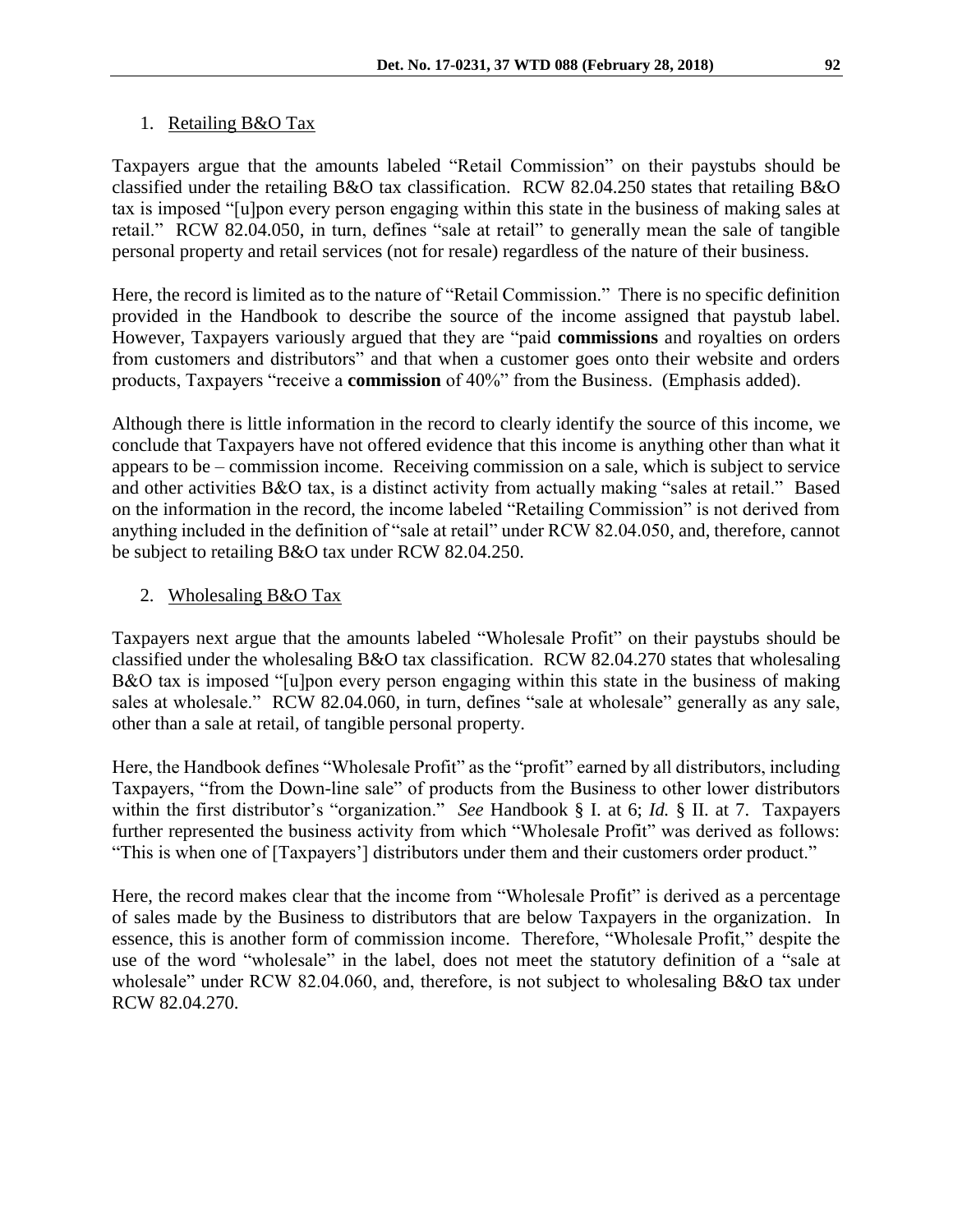#### 3. Royalties B&O Tax

Taxpayers also argue that the amounts labeled "Royalty Override" and "Bonus Level Royalty Override" on their paystubs should be classified under the royalties B&O tax classification. RCW 82.04.2907 states the following:

- (1) Upon every person engaging within this state in the business of receiving income from royalties, the amount of tax with respect to the business is equal to the gross income from royalties multiplied by the rate provided in RCW 82.04.290(2)(a).
- (2) For the purposes of this section, "gross income from royalties" means compensation for the use of intangible property, including charges in the nature of royalties, regardless of where the intangible property will be used. For purposes of this subsection, "intangible property" includes copyrights, patents, licenses, franchises, trademarks, trade names, and similar items.

Here, both the Business's Handbook and Taxpayers make clear that the income labeled "Royalty Override" and "Bonus Level Royalty Override" is calculated as a percentage of product sales volume, which is, again, yet another form of commission income. *See* Handbook § I. at 5, 6; *Id.*  § II. at 7, 10. These income categories, despite the inclusion of the term "royalty," have nothing to do with the use of intangible property as required under RCW 82.04.2907. Accordingly, the royalties B&O tax classification is inapplicable to Taxpayer's business activity of receiving commission income from product sales.

4. Reliance on Oral Advice

 $\overline{a}$ 

Taxpayers have alleged that when they registered their business, a Department representative told them they should report their income under the wholesaling B&O tax classification, and because of this advice, Taxpayers consistently reported income using the three classifications previously described above.<sup>5</sup> Therefore, Taxpayers argue that Department should waive the additional tax assessed on the tax assessment.

Because the Washington tax system is based largely on voluntary compliance, the Washington legislature has placed upon taxpayers the responsibility to know their tax reporting obligations, and to seek instructions from the Department when they are uncertain about those obligations. RCW 82.32A.030(2). We note that RCW 82.32A.020(2) gives taxpayers the right "to rely on specific, **official written advice and written tax reporting instructions** from the department of revenue to that taxpayer, and to have interest, penalties, and in some instances, tax deficiency assessments waived where the taxpayer has so relied to their proven detriment." (Emphasis added); *see also* RCW 82.32.105(3)(requiring cancellation of interest if failure to pay was direct result of written instructions). However, there is no statute that allows the Department to waive assessments of tax, interest, or penalties when the taxpayer relies on oral, as opposed to written, information provided by a Department employee.

<sup>&</sup>lt;sup>5</sup> It is unclear how the alleged advice given to Taxpayers to report their income under the wholesaling B&O tax classification led Taxpayers to ultimately report their income under not just the wholesaling B&O tax classification, but also two additional tax classifications.